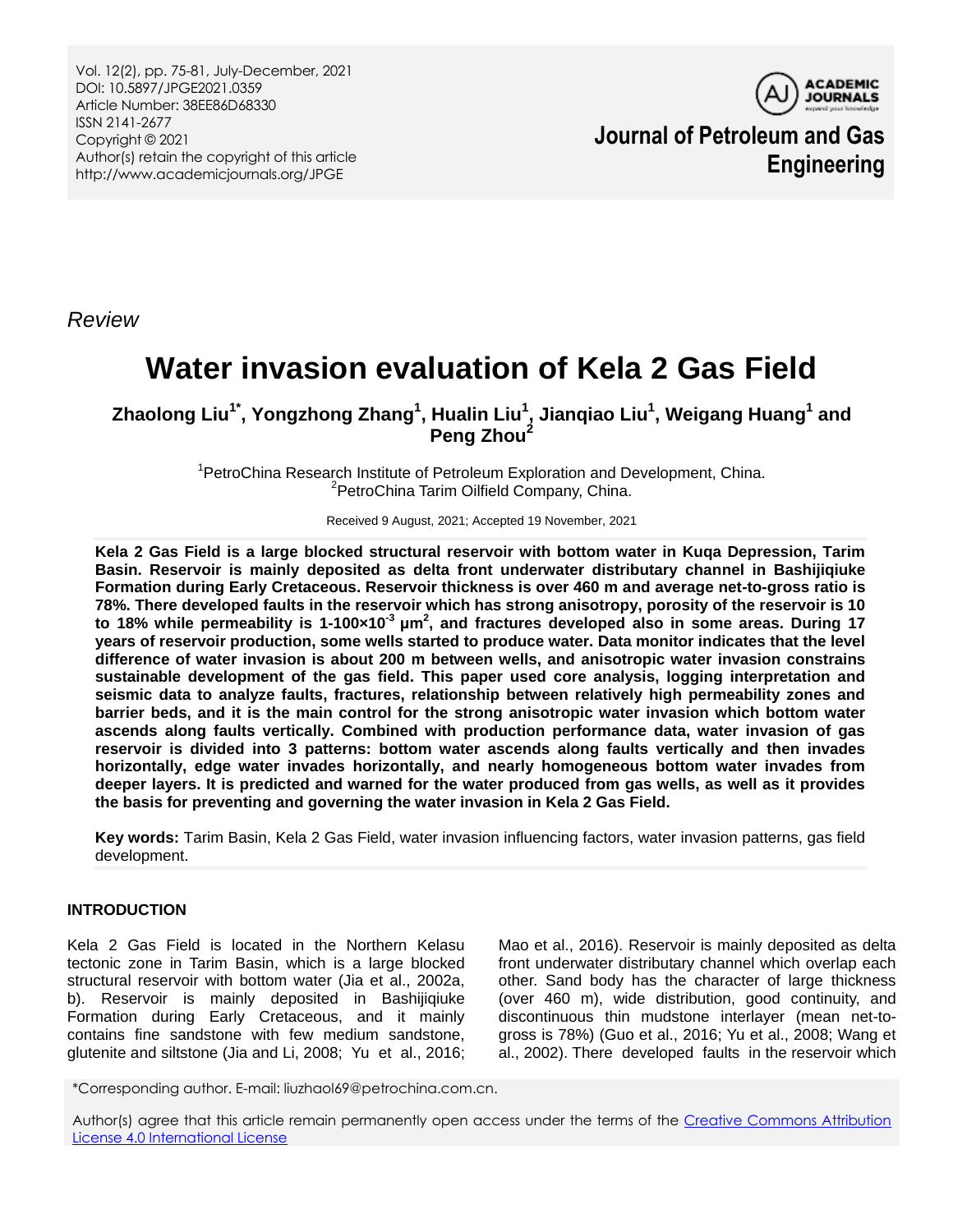

**Figure 1.** Structural map and well location of Kela 2 Gas Field.



**Figure 2.** Gas production history of Kela 2 Gas Field.

has strong anisotropy, porosity of the reservoir is 10 to 18% while permeability is 1-100 $\times$ 10<sup>-3</sup>  $\mu$ m<sup>2</sup>, and fractures developed also in some areas (Zhu et al., 2000; Zhang et al., 2007, 2000; Xia et al., 2001). Since well KL2 discovered and several earlier explorations evaluated, it is proved the huge natural gas reserve underground and the proven reserve is 2840 $\times$ 10 $^8$  m $^3$ .

There are 22 production wells in Kela 2 Gas Field, which 16 wells are under normal production (Figure 1). Daily gas production is  $1595 \times 10^4$  m<sup>3</sup>/D (Figure 2), while the daily water production is 243 t/D (Figure 3). Total gas production is 1235  $\times$ 10<sup>8</sup> m<sup>3</sup>, and the geological reserve gas recovery is 43.4%. The measured formation pressure is 37.1 MPa currently, and the formation pressure decrease 50%. After 17 years development, Kela 2 Gas Field is at the middle-late development period, some wells started to produce water (Li et al., 2009; Wang et al., 2006). Data monitor indicates that the level difference of water invasion is about 200 m between wells, and anisotropic water invasion constrains sustainable development of the gas field (Wu et al., 2019; Jiang et al., 2017; Chen et al., 2016). This paper used core analysis, logging interpretation and seismic data to analysis faults,

fractures, relationship between relatively high permeability zones and barrier beds. Water invasion of gas reservoir is analyzed and it guides to reservoir development and production allocation.

# **WATER INVASION INFLUENCING FACTORS**

Through study of anisotropy for the Kela 2 Gas Field reservoir, influence factors of gas wells are analyzed. Faults, fractures and relatively high permeability zones are the main water invasion channel, while interlayers can stop water invasion. Distance between perforation interval and bottom water, well allocation are also the main factors for the water invasion speed (Table 1).

# **WATER INVASION PATTERNS**

With analysis of faults, fractures, relationship between relatively high permeability zones and barrier beds, water invasion of Kela 2 Gas Reservoir is divided into 3 patterns (Table 2): bottom water ascends along faults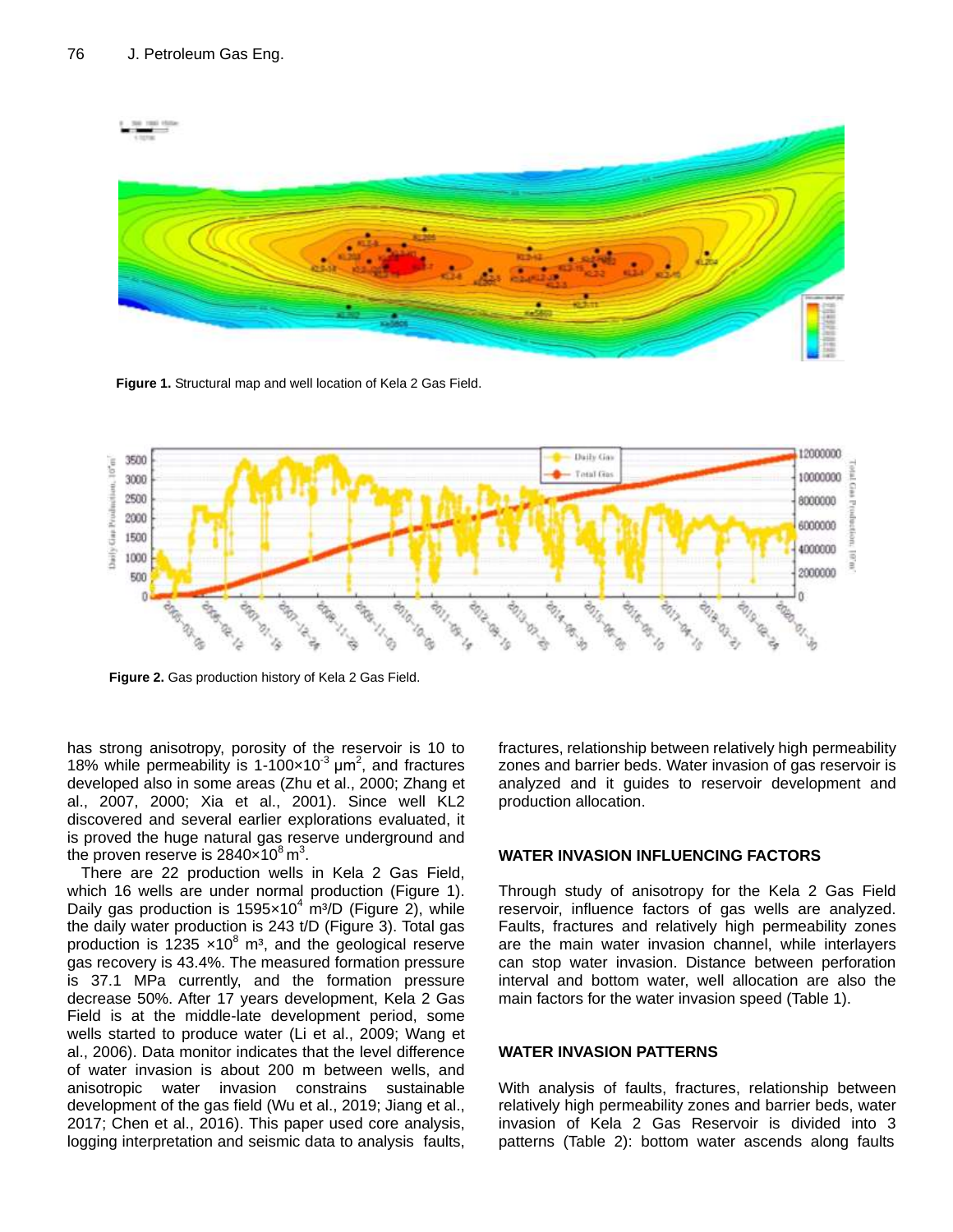

**Figure 3.** Water production history of Kela 2 Gas Field.

| Table 1. Faults, fractures, high permeability zones analysis of perforation interval in Kela 2 Gas Field. |  |  |  |  |  |  |  |  |  |  |  |  |  |  |
|-----------------------------------------------------------------------------------------------------------|--|--|--|--|--|--|--|--|--|--|--|--|--|--|
|-----------------------------------------------------------------------------------------------------------|--|--|--|--|--|--|--|--|--|--|--|--|--|--|

| Interlayer<br>function                          | Well         | Permeability<br>$(*10-3 \mu m2)$ | Interlayers<br>above GWC<br>(number) | Thickness of<br>interlayers<br>(m) | Distance between<br>faults and perforation<br>interval (m) | Distance between<br>perforation interval<br>and bottom water (m) | Distance between<br>perforation interval<br>and edge water (m) | Fracture density of<br>perforation interval<br>(number/m) | Permeability max-<br>min ratio of<br>perforation interval |
|-------------------------------------------------|--------------|----------------------------------|--------------------------------------|------------------------------------|------------------------------------------------------------|------------------------------------------------------------------|----------------------------------------------------------------|-----------------------------------------------------------|-----------------------------------------------------------|
| Poor blocking                                   | KL2-14       | 17.6                             |                                      | $\mathbf{0}$                       | 140                                                        | 172                                                              | 720                                                            | 0.486                                                     | 4.691                                                     |
|                                                 | KL203        | 8.6                              |                                      |                                    | 290                                                        | 88                                                               | 420                                                            | 0.289                                                     | 3.725                                                     |
|                                                 | KL2-J203     | 11.1                             |                                      |                                    | 300                                                        |                                                                  |                                                                | 0.3                                                       | 3.7                                                       |
|                                                 | KL2-13       | 6.8                              |                                      |                                    | 181                                                        | 57                                                               | 200                                                            | 0.055                                                     | 7.937                                                     |
| No Interlayer<br>Delay bottom<br>water invasion | <b>KL204</b> | 26.3                             | None                                 |                                    | 50                                                         | 57                                                               | 440                                                            | 0.061                                                     | 7.888                                                     |
|                                                 | KL2-10       | 31.9                             | None                                 |                                    | 10                                                         | 170                                                              | 450                                                            | 0.114                                                     | 11.729                                                    |
|                                                 | KL2-12       | 36.5                             | None                                 |                                    | 100                                                        | 100                                                              | 290                                                            | 0.4275                                                    | 6.919                                                     |
|                                                 | KL2-11       | 58.9                             | None                                 | $\blacksquare$                     | 44                                                         | 139                                                              | 280                                                            | 0.071                                                     | 11.616                                                    |
|                                                 | KL205        | 14.8                             | None                                 |                                    | 268                                                        | 45                                                               | 150                                                            | 0.035                                                     | 9.393                                                     |
|                                                 | $KL2-1$      | 44.2                             |                                      | 22.6                               | 210                                                        | 207                                                              | 740                                                            | 0.028                                                     | 5.285                                                     |
|                                                 | $KL2-2$      | 32.7                             |                                      | 22.7                               | 87                                                         | 196                                                              | 870                                                            | 0.008                                                     | 4.031                                                     |
|                                                 | $KL2-3$      | 56.7                             |                                      | 24.5                               | 28                                                         | 146                                                              | 700                                                            | 0.02                                                      | 12.466                                                    |
|                                                 | $KL2-4$      | 82.6                             |                                      | 27.7                               | 22                                                         | 200                                                              | 890                                                            | 0.01                                                      | 4.192                                                     |
|                                                 | KL2-5        | 39.6                             |                                      | 23.4                               | 20                                                         | 191                                                              | 900                                                            | 0.044                                                     | 3.857                                                     |
|                                                 | $KL2-6$      | 30.3                             | 2                                    | 20.3                               | 35                                                         | 194                                                              | 1000                                                           | 0.1145                                                    | 6.414                                                     |
|                                                 | <b>KL2-7</b> | 25.2                             | 2                                    | 51.4                               | 71                                                         | 229                                                              | 900                                                            | 0.04                                                      | 5.753                                                     |
|                                                 | $KL2-8$      | 11.1                             | 2                                    | 29.2                               | $\Omega$                                                   | 194                                                              | 810                                                            | 0.171                                                     | 6.716                                                     |
|                                                 | KL2-9        | 20.6                             | $\overline{2}$                       | 37.4                               | 82                                                         | 142                                                              | 350                                                            | 0.009                                                     | 4.289                                                     |
|                                                 | KL2-15       | 47.6                             | 2                                    | 30                                 | 230                                                        | 209                                                              | 710                                                            | 0.028                                                     | 3.883                                                     |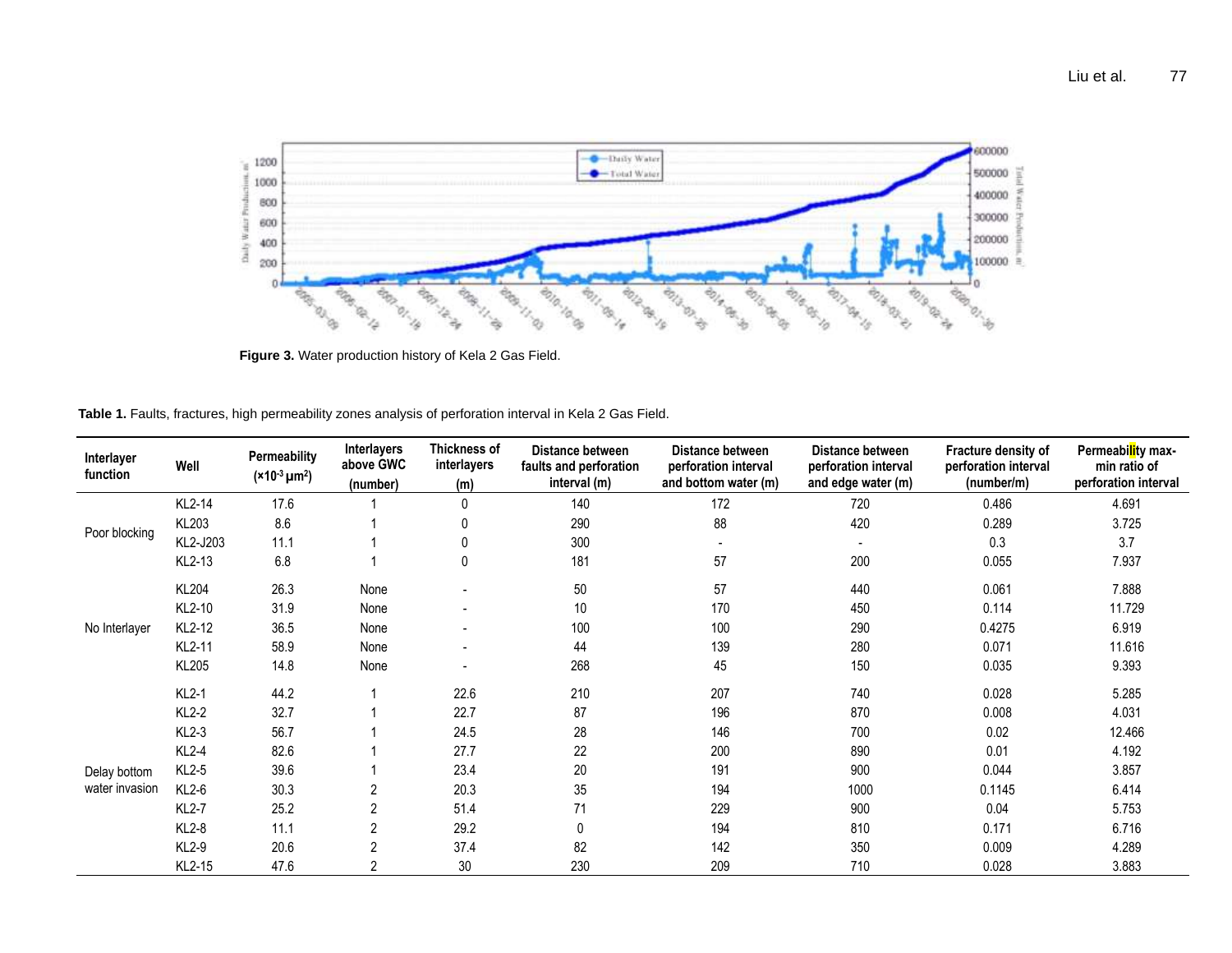**Table 2.** Water invasion zones analysis of Kela 2 Gas Field.

| Water invasion pattern                                                     | Zone          | <b>Fractures</b>               | Interlaver function                | Distance from edge water | Height of water invasion (m) |
|----------------------------------------------------------------------------|---------------|--------------------------------|------------------------------------|--------------------------|------------------------------|
| Bottom water ascends along faults vertically and then invades horizontally | Southwest     | Partial developed              | No sealing                         | Far                      | 340                          |
| Edge water invades horizontally                                            | North<br>East | Developed<br>Partial developed | Few interlayers<br>Few interlavers | Close<br>Close           | 160<br>280                   |
| Nearly homogeneous bottom water invades from deeper layers                 | Middle-South  | Partial developed              | Sealing                            | Poor edge water affects  | 120                          |

vertically and then invades horizontally, edge water invades horizontally, and nearly homogeneous bottom water invades from deeper layers.

# **Bottom water ascends along faults vertically and then invades horizontally**

Well KL2-14, KL203, KL2-J203, and KL2-13 are located in the southwest part of gas field, water body uplifts 250 m, and three production wells (KL2-14, KL203, KL2-13) show water breakthrough while KL2-J203 is monitored the gas-water contact. From logging interpretation, porosity of KL2-14 is 13.4% and permeability is  $17.6\times10^{-3}$  µm<sup>2</sup>. From seismic interpretation, there exists shattered fault zone in this area, distance between main fault and perforation bottom is 180- 300 m, fault displacement is 50-70 m and fault breaks the interlayer. Fracture grows and average fracture interval is 2-3 m. Thickness of relatively high permeability (more than  $30 \times 10^{-3}$  µm<sup>2</sup>) is 15.8 m below perforation zone, and production performance data shows that gas produces along high permeability zone first. High permeability zone is not only the main flow channel for gas but also for water invasion. Gas-water contact of KL2- J203 uplifts almost the same as KL2-14 and KL203, MDT test and log interpretation data show

that good reservoir property has high water invasion degree, while poor reservoir property has low water invasion degree; all these indicate that water invades horizontally in this area. Kela 2 Gas Field has good reservoir property, water body migrates and spreads easily, bottom water ascends quickly along faults, fractures, relatively high permeability zone to make bottom water uplifts sharply (Figure 4).

### **Edge water invades horizontally**

KL2-12 is located in the north part of Kela 2 Gas Field. From logging interpretation, porosity of KL2- 12 is 13.6% and permeability is  $36.5 \times 10^{-3}$  µm<sup>2</sup>. From seismic data, we can see that the main interlayer is under gas-water contact, faults develop in small scale and fractures develop (fracture interval is about 2-3 m). Relatively high permeability zone develops and its thickness is about 15.8 m, distance between perforation zone and bottom water is 100 m while distance between perforation zone and edge water is 290 m. There developed fractures and high permeability zones around the well. Edge-bottom water migrate through fractures and relatively high permeability zone (Figure 5).

KL2-10 and KL204 are located in the east part

of Kela 2 Gas Field. Interlayer is below gas-water contact, main faults develop through bottom to top while small faults develop also. Porosity of KL2-10 is 14.8% and permeability is  $31.9 \times 10^{-3}$   $\mu$ m<sup>2</sup>. Porosity of KL 204 is 13.9% and permeability is  $26.3\times10^{-3}$  µm<sup>2</sup>. From gas production profile, high gas production intervals have the good permeability, which indicate that high permeability zones are developed around this area (Figure 6). The reservoir has good property and poor developed fractures, and bottom water ascends along faults and relatively high permeability zone vertically and then invades horizontally (Figure 7).

### **Nearly homogeneous bottom water invades from deeper layers**

This water invasion pattern is distributed in the middle-south part of Kela 2 Gas Field. Although water invasion is not monitored in this area, gaswater contact of KL2-11, KS603 and KS604 uplifts 100-120 m compared to the origin gas-water contact. In the middle part (well KL2-2, KL2-3, KL2-4, KL2-5 and KL2-6), interlayer is above gaswater contact, faults develop in small scale, interlayer cannot break faults, thus interlayer can stop bottom water ascending along faults vertically. In the south part (KL2-11, KL603 and KL604).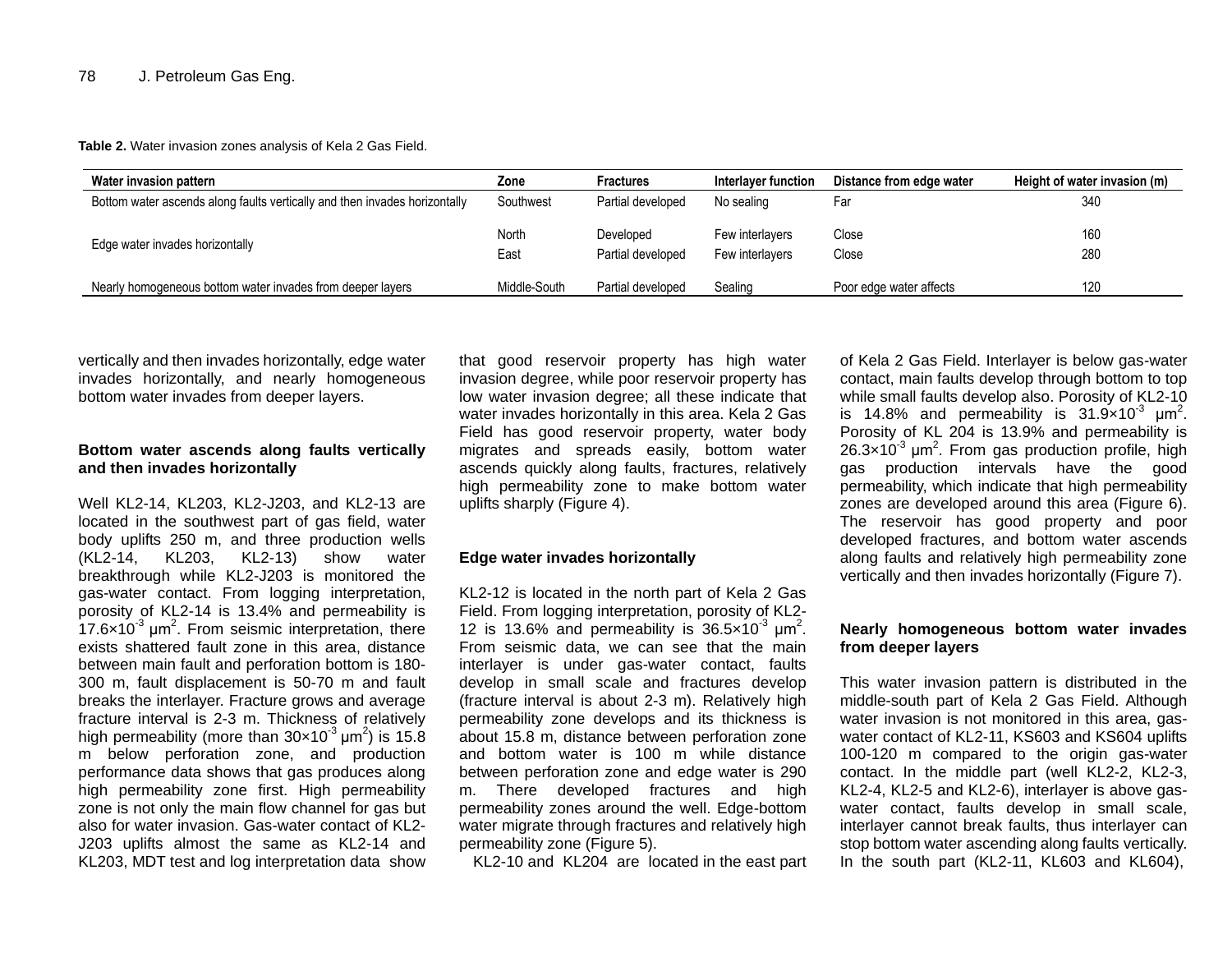

**Figure 4.** KL2-14 water invasion profile.



**Figure 5.** KL2-12 water invasion profile.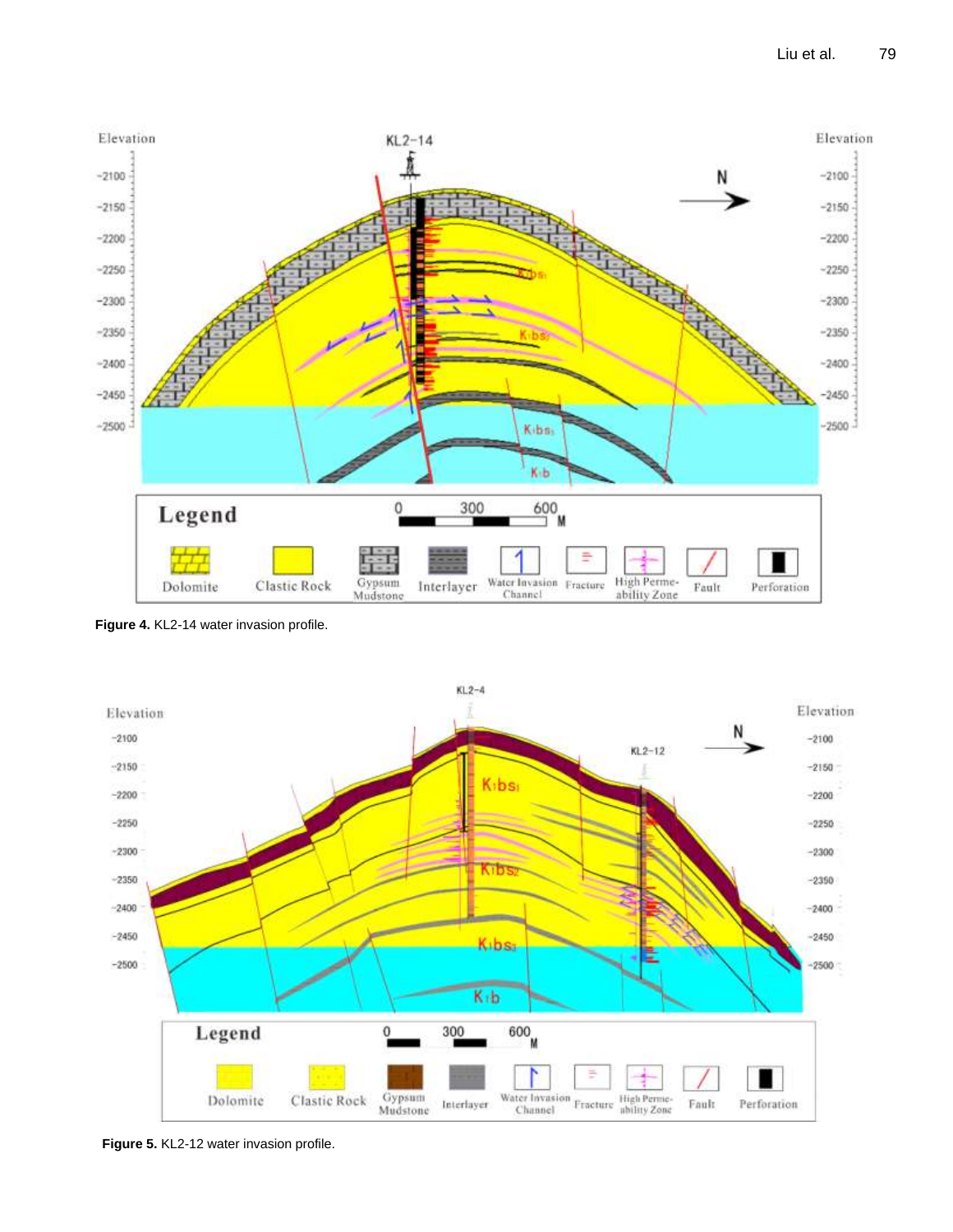

Figure 6. Comparison between gas production profile and permeability for well KL2-14.



**Figure 7.** KL204-KL2-10 water invasion profile.